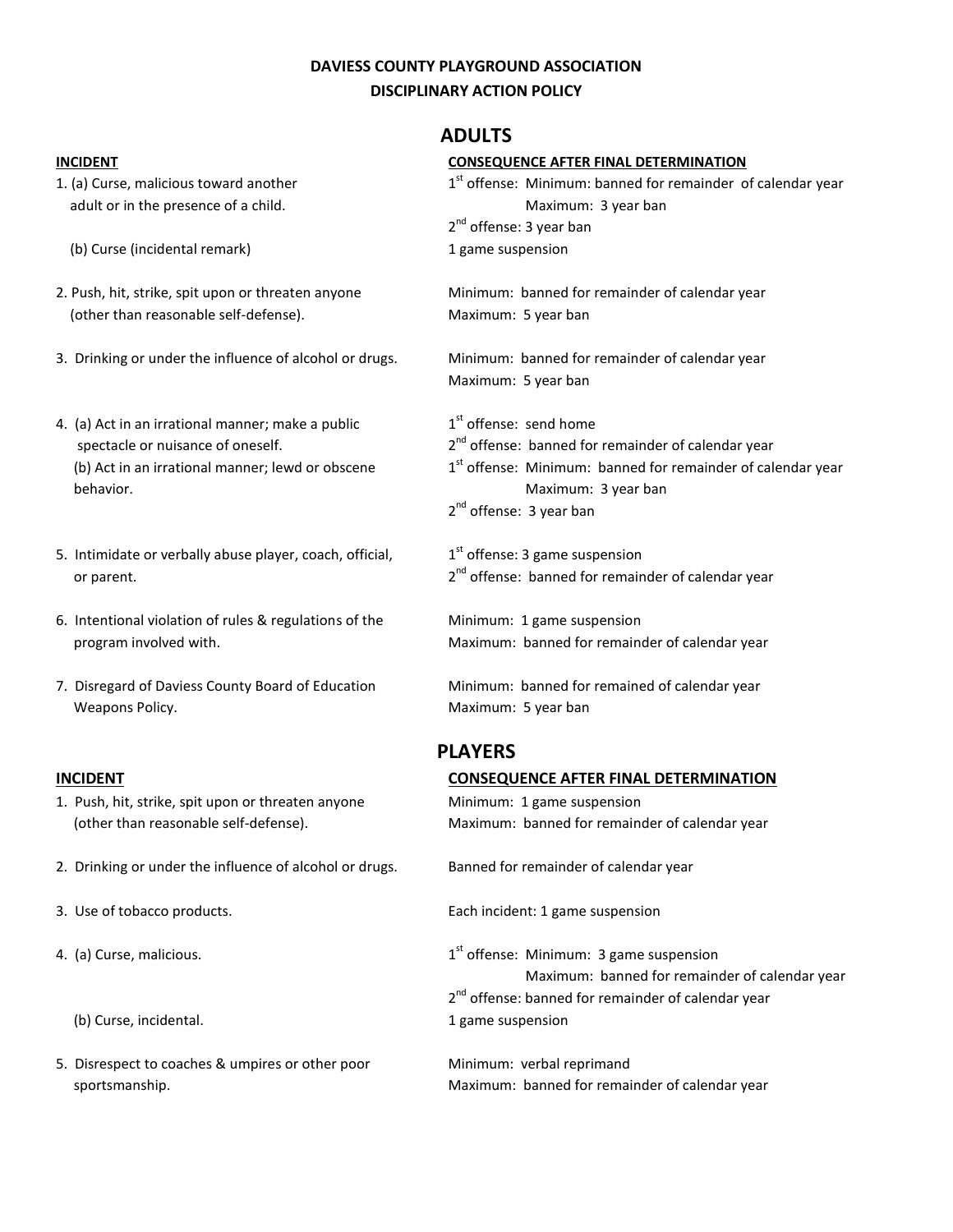coaching and/or umpiring. example the state of the plus 1 more game.

#### 2. Failure to enforce severe weather rules.

## **COACHES & UMPIRES**

#### **INCIDENT CONSEQUENCE AFTER FINAL DETERMINATION**

1. Use of tobacco products while in the act of (Coach) Each incident, suspended remainder of game, (Umpire)  $1<sup>st</sup>$  offense: warning given 2<sup>nd</sup> offense: remove from remainder of game

> $1<sup>st</sup>$  offense: letter of warning 2<sup>nd</sup> offense: banned for remainder of calendar year GAME FORFEITURE MAY RESULT FROM ADDITIONAL VIOLATIONS

## **COACHES & PARENTS**

# **INCIDENT CONSEQUENCE AFTER FINAL DETERMINATION** 1. Harassment of an umpire. Warning and/or ejection 2. Failure to abide by suspension rulings or bans Banned for remainder of calendar year or remainder of ban, plus 1 year 3. Pursuing an umpire from the playing field at Minimum: 3 game suspension Conclusion of game. The conclusion of game. **COACHES INCIDENT CONSEQUENCE AFTER FINAL DETERMINATION** 1. Responsible for conduct of players, assistants, & parents. To be considered an incident of the same proportion as #6 in the ADULTS category and shall be dealt with accordingly. 2. Ejection from game: Ejection from game plus 1 more game and any other applicable a. arguing penalties. b. harassing the umpire

- c. unsportsmanlike conduct
- d. cursing
- e. threatening actions
- f. physical aggression

- Any on the field disciplinary action taken against a coach, player, or umpire by a Playground Board should be forwarded to the respective League President within 24 hours of the incident, for further review.

- The suspension/ban of a coach or umpire from any Playground or League will be reported to all Playground and League Presidents/Boards. The Boards may choose to apply the reported suspension/ban to their Playground or League.
- The suspension/ban of a Playground or League Officer will be reported to all Playground and League Presidents/Boards. The Boards may choose to apply the reported suspension/ban to their Playground or League.
- Any disciplinary action taken against a parent or spectator by a Playground Board should be forwarded to all League Presidents in order to help enforce the Playground's disciplinary action.